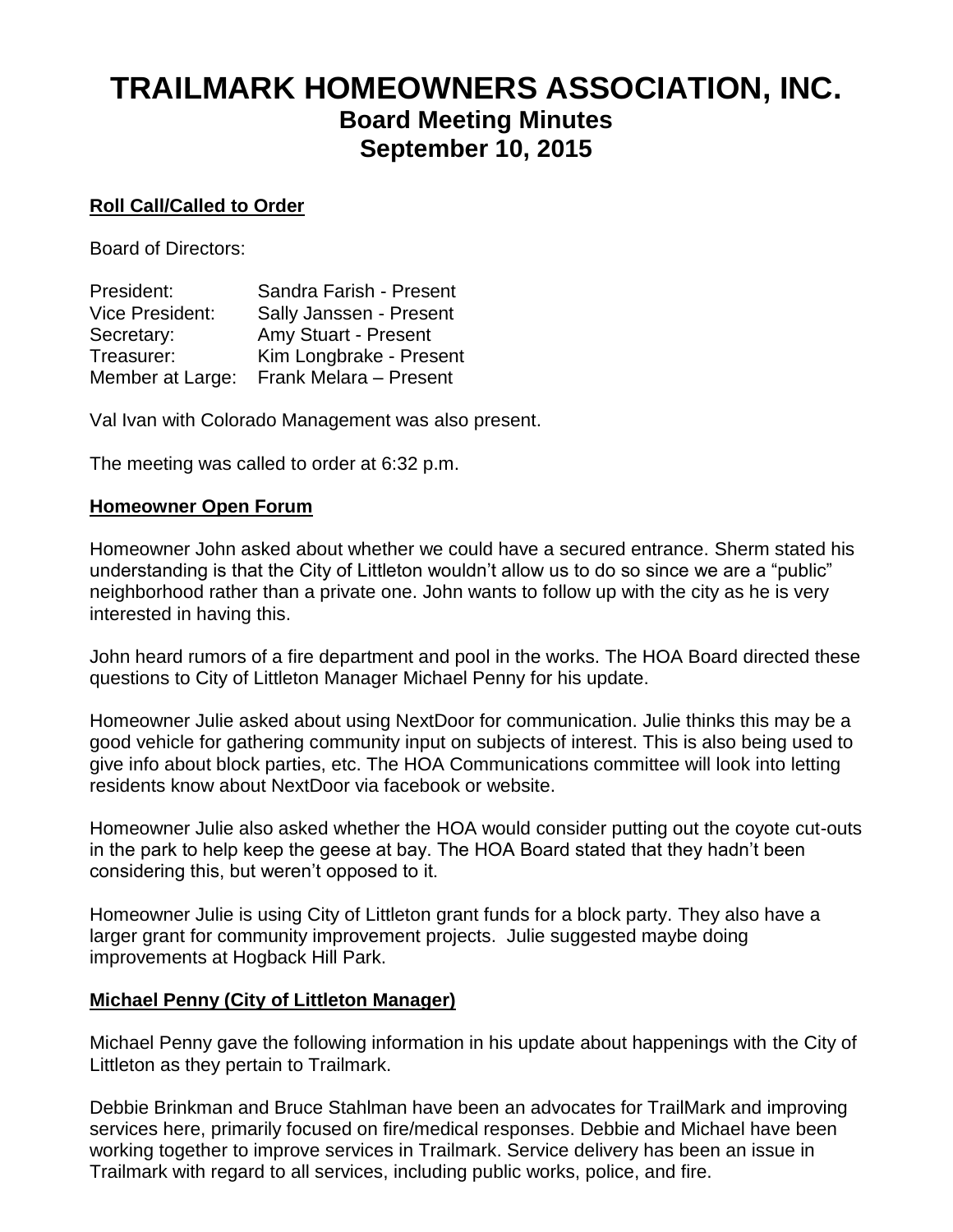Michael stated that the City of Littleton is committed to providing appropriate municipal services to the Trailmark subdivision. Debbie Brinkman will lead charge through city council. The City is currently in negotiations to acquire all or a portion of Shea property at the front of Trailmark. The property was originally meant to be a commercial area. The City is currently looking at a design-build mock-up of about 7000 square feet at a cost of approximately 1.25 million dollars. It would include a full-time fire station, part-time medic, police, and public works units.

The space is being designed with the idea of adding recreation facilities at some future time as a part of the building. Most of that is bay space, which is planned for equipment. South suburban will have a bay out here as well for their maintenance needs.

Shea Homes was not amenable to donating the land, but they are amenable to a deed restriction of municipal services. The current status is that they are waiting on appraisal to come back – Shea has said they are willing to sell at least a portion of the property to the City. The buildable amount of property is not as large as seems because of water main easement running through it, but Michael feels it is big enough to house the proposed municipal services as well as some recreation in the future.

Modification of contract – Michael stated that the West Metro contract runs through March of 2016. He says there are only about 3 emergency calls per month in Trailmark, only one of which is legitimate emergency. Littleton has not been happy with the response times from West Metro. Station 16 will respond in the time between the end of West Metro Contract and the building of a station in Trailmark– which is slated for June 2016, according to Michael's projections.

Michael expects to get a contract to city council on October  $6<sup>th</sup>$ , with a June 2016 completion date to be open and running with an on-site station. City council hasn't committed to this yet; this is Michael's plan.

Recreation: Littleton has entered into a contract with Greenplay for a City of Littleton parks, rec, and trails master plan. The city will hold public meetings mid-October. One will be held here in Trailmark. The City will be looking to gather information about the expectations Trailmark residents have for recreation at this location. Littleton has heard requests for rec facilities, pools, workout areas, community gathering places, etc. In addition to the in-person community meetings, the City will accept feedback via phone, email, mail, etc. from residents who want to give input but can't attend the meetings. Littleton is asking South Suburban to have some money allocated for the 2016-2019 timeframe for some of the things on the master plan. Michael says they will need to consider what size and amenities are in a facility that we can sustain and who are the users – Michael thinks there may be a partnership opportunity between South Suburban, Trailmark HOA, TMMD, and the City of Littleton. Littleton has committed to put some money into it, but they are not sure how that would look.

Homeowner Sherm asked about the allocated ground for fire at the entrance to the south – what are the plans? Michael says there are no plans for using that land right now. Sherm also asked some questions about response times for emergencies as well as police presence and response in the community. Michael stated that part of the reason for a lack of police presence is our lack of crime.

Michael stated that if residents want to demonstrate support for additional municipal and/or rec facilities in Trailmark, they should contact Debbie Brinkman and/or Bruce Stahlman to ask them to support this, especially with regard to the funding that will be needed.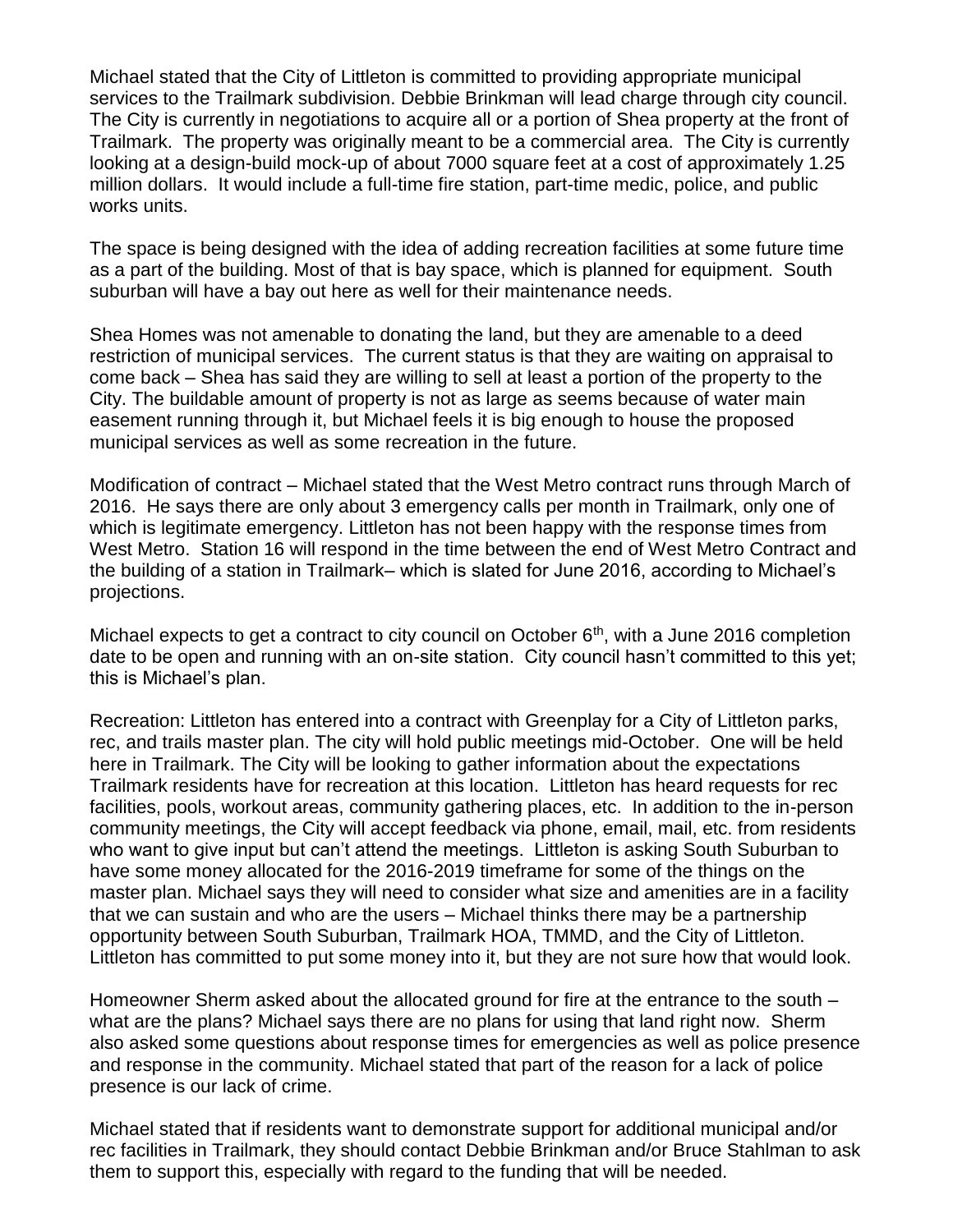#### **Minutes Approval**

The July 8th minutes were approved via email to be posted on the community website following the July meeting.

#### **Management Report**

Val reviewed the management report with the Board of Directors. A copy is attached and made a part hereof.

The Board reviewed the work order report.

Val provided the covenant enforcement report for the Board to review.

#### **Committee Reports**

**Architectural –** Sally is continuing to get requests for painting houses. Reminder for folks to walk around house and get the work done that is needed, including paint and fences. The website tells which stain colors are allowed for wing fences; some have been added recently. Sherwin Williams account gives residents 15% discount (account number on the website)

**Common Area/Landscape –** Frank stated no meeting this past week – working on repair needs for monuments. Jacque asked about the worn sign that says city of Littleton covenant controlled/no soliciting. That sign needs to be replaced. Karen M. says that it was an HOA sign, so HOA needs to replace it.

**Communication/Website/Newsletter –** Linda asked if anyone is interested in helping with communications, let her know.Amy mentioned the current newsletter is due out next week. We are putting the newsletter out to bid because we are operating on a contract from 2012, so we'll be looking for bids.

**Covenant Enforcement -** Val has been sending notices as needed, including grass that looks brown.

**Financial –** Kim stated that the reserve study looks good. We won't need to increase HOA fees this year, or fund anything for this year because we have enough in reserves already.

**Safety –** Frank sent a letter to public works on two intersections in question: Holland and Finland and Johnson and Johnson – they will study it and look at traffic control options. Also sent a letter requesting No Parking signs for the areas near the reservoir where people are parking to go fishing.

**Social –** Kim - Concerts in the park – great turnout for the last concert. Kudos to Juli Hill for coordinating these events. The remaining 2015 events are as follows:

a) *Trailmark Night at Corn Maze* - September 22nd 5:00 PM – 8:00 PM, \$2 per person.

b) *Night at the Lights* - December 9<sup>th</sup> 5:30 - 8:30PM, probably about \$5 per person. Help is needed with the hot chocolate and cookies.